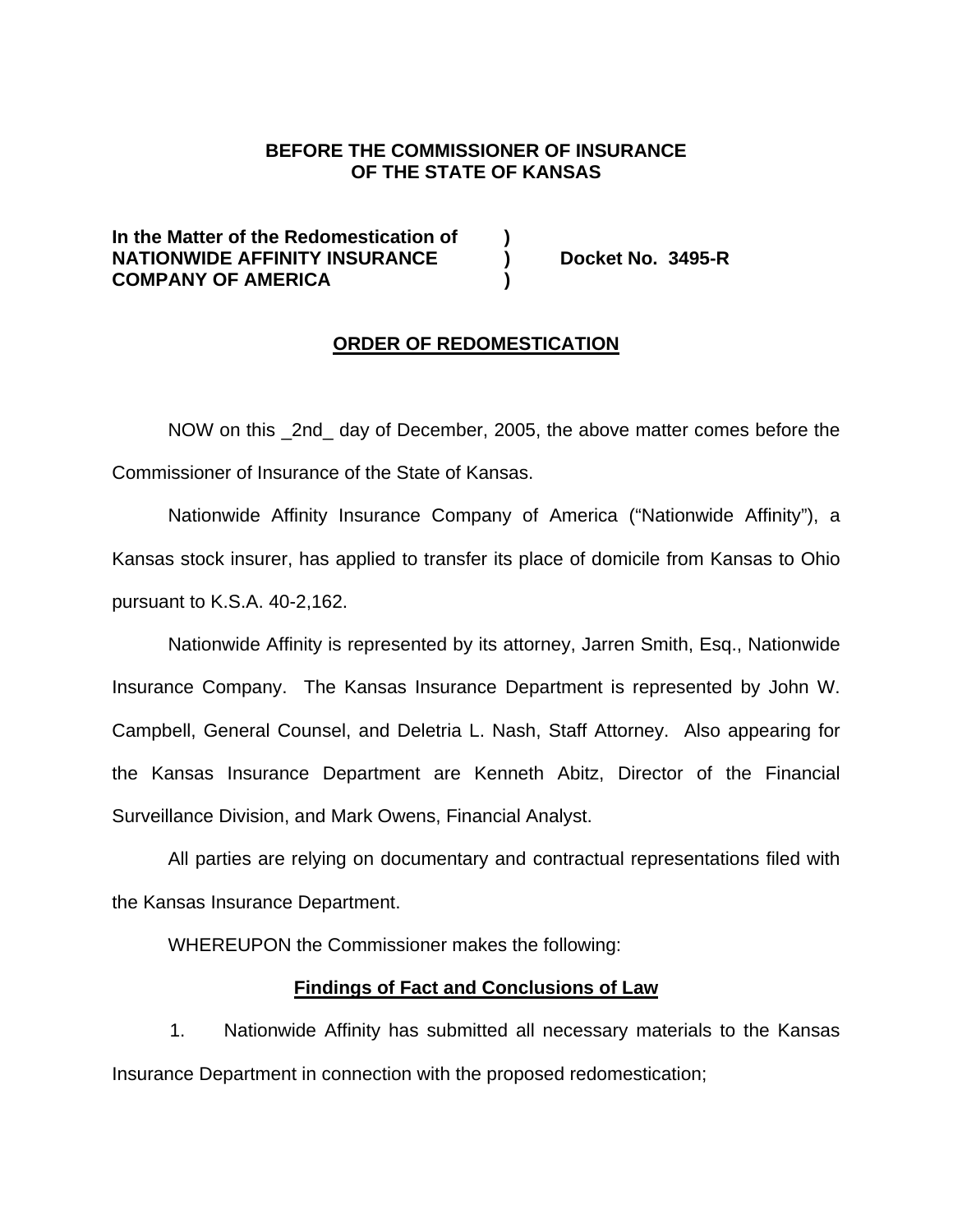2. The redomestication has been tentatively approved by the Office of the Commissioner of Ohio; and

3. The redomestication has been approved by unanimous consent of the stockholders of Nationwide Affinity.

**IT IS THEREFORE ORDERED BY THE COMMISSIONER OF INSURANCE THAT:** 

1. The redomestication of Nationwide Affinity Insurance Company of America from Kansas to Ohio is hereby approved pursuant to K.S. A. 40-2,162, provided that the merger is effected within sixty days of the date of this order.

2. In conjunction with this order, Nationwide Affinity shall be issued an amended certificate of authority to be in effect until such certificate is suspended, revoked, or terminated by the Commissioner of Insurance of Kansas.

3. The Commissioner of Insurance retains jurisdiction over the subject matter of this proceeding and over the parties for the purpose of entering such further order or orders as may be deemed proper.

# **Notice of Right to Hearing or Appeal**

Nationwide Affinity Insurance Company of America is entitled to a hearing pursuant to K.S.A. § 77-537, the Kansas Administrative Procedure Act. If Nationwide Affinity desires a hearing, the company must file a written request for a hearing with:

> John W. Campbell, General Counsel Kansas Insurance Department 420 S.W. 9th Street Topeka, Kansas 66612.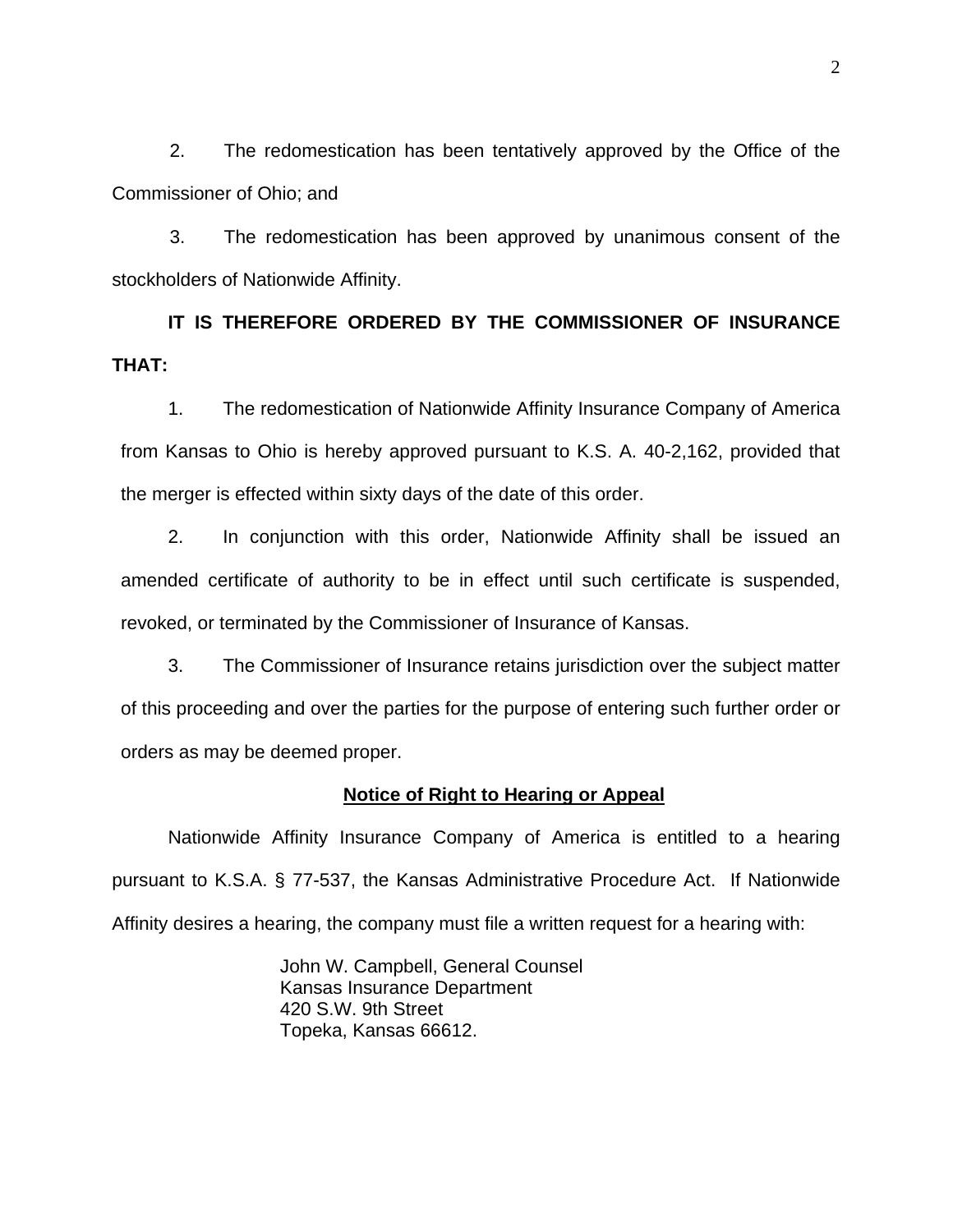This request must be filed within fifteen (15) days from the date of service of this Order. If Nationwide Affinity Life Insurance Company requests a hearing, the Kansas Insurance Department will notify the company of the time and place of the hearing and information on the procedures, right of representation, and other rights of parties relating to the conduct of the hearing, before commencement of same.

If a hearing is not requested in the time and manner stated above, this Order shall become effective as a Final Order upon the expiration of time for requesting a hearing, pursuant to K.S.A. § 77-613. In the event that Nationwide Affinity Life Insurance Company files a petition for judicial review, pursuant to K.S.A. § 77-613(e), the agency officer to be served on behalf of the Kansas Insurance Department is:

> John W. Campbell, General Counsel Kansas Insurance Department 420 S.W. 9th Street Topeka, Kansas 66612.

**IT IS SO ORDERED THIS \_2nd\_ DAY OF December, 2005 IN THE CITY OF TOPEKA, COUNTY OF SHAWNEE, STATE OF KANSAS.** 



| <b>WATER</b>  | /s/ Sandy Praeger                |
|---------------|----------------------------------|
| . WHE         | <b>Sandy Praeger</b>             |
| <b>OLPART</b> | <b>Commissioner of Insurance</b> |
|               |                                  |

BY:

\_/s/ John W. Campbell\_\_\_\_\_\_\_\_\_\_\_\_\_\_ John W. Campbell General Counsel